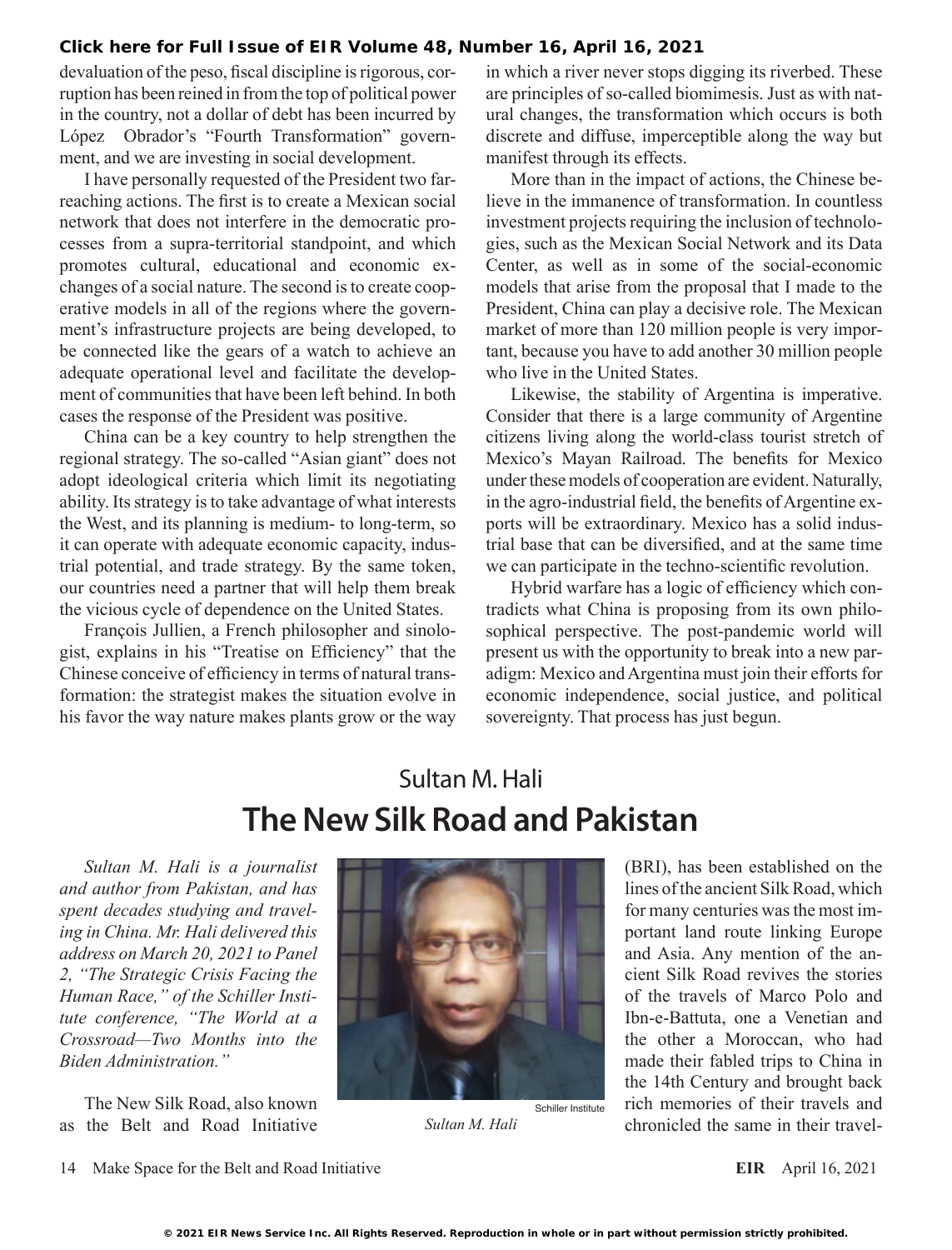ogues for others to follow.

The ancient Silk Road, besides serving the purpose of a trade route, greatly contributed to exchange of culture, religion, ideas and knowledge leading to the age of discovery. It is known that Christopher Columbus, equipped with Marco Polo's nautical map of the new world he had brought back from China, and Marco Polo's travel notes, sailed in pursuit of a new and shorter route to India, accidentally discovering America instead.

The Silk Road, which commenced as a trade route during China's Han Dynasty (206 B.C. – 220 A.D.), extended over 6,000 kilometers (4,000 miles) and derives its name from the lucrative trade in Chinese silk. Initially, the Silk Road extended to India, but the Central Asian sections were expanded around 114 B.C.

The main traders utilizing the ancient Silk Road were the Chinese, Persians, Greeks, Syrians, Romans, Armenians, Indians and Bactrians; while from the 5th to the 8th Century A.D., the Sogdians too made use of the ancient trading route. The Silk Road gradually lost its value and importance in the modern period due to developments in maritime transportation and political compulsions in the region.

The revival of the New Silk Road concept reveals that a number of international initiatives are aimed at achieving the same goals through independent juxtaposition.

## **Infrastructure Investments**

China's approach to the New Silk Road is multipronged and multi-dimensional, and is the combination of a land-based Silk Road Economic Belt and a seabased 21st Century Maritime Silk Road.

On one hand, it enables China's energy-consuming industrial base to acquire inputs from a wide variety of sources; on the other, it facilitates the energy-rich Central Asian States to replenish energy supplies not only to China but to energy-starved consumers in Europe, Africa and Asia. In the bargain, China is ensuring that the new financial institutions it has created will provide fiscal support to the developing nations to lay down the requisite infrastructure for meeting the demands of the consumers.

China has deployed funds totaling around \$100 billion: \$40 billion to the Central Asia-focused Silk Road Fund, \$50 billion to a new Asian Infrastructure Investment Bank (AIIB), and \$10 billion to the BRICS-led New Development Bank.

These initiatives are fraught with the peril of the risk of hitting a "return wall" by pouring huge investment into low-return projects in high-risk countries, but China's economic planners are willing to take this risk because they too have risen like a phoenix from the ashes of deprivation and despondency, thus appreciating the essence of a helping hand, and want to take their less fortunate neighbors along to benefit from their largesse and climb out of the well of poverty.

Many countries located on the ancient Silk Road, particularly the landlocked Central Asia, have pinned their hopes for progress, prosperity, growth and development on an infrastructure akin to the historic Silk Road. Their zeal is cognizable because developing industries demand new markets; technological innovations facilitate international cooperation; better transportation and logistics increase trade efficiency; and growing energy demands require international cooperation.

The advent of New Silk Road projects will act as a catalyst towards generating regional cooperation; building political flexibility; enhancing economic growth; offering trade diversifications; and investing in transportation, mining and energy sectors. Central Asian republics—bounded by the closed economy of the erstwhile USSR and limited by their geographical location, offering inadequate connectivity—are now being presented an epoch-making opportunity to play their destined roles in world economy. Traditionally it was envisaged that media had shrunk the world to a global village; now it is the Silk Road Concept which is bringing nations, races, continents and people closer in a tight-knit community sharing their resources of production, services, energy, information and understanding.

Pakistan and China enjoy a unique relationship. Eminent American historian Stephen F. Cohen, after a seminar, was asked which two countries in the world enjoy the closest relationship? The audience was expecting him to name the U.S. and Israel, but were taken aback when the learned academic said "China and Pakistan." He went on to define the parameters of the deep relationship between the two, which are beyond transactional, defense or economic needs, but are based on principles and mutual respect, and have withstood the test of time, evolving into a special bond.

The China Pakistan Economic Corridor, also known as CPEC, is a flagship project of the New Silk Road. The CPEC is a comprehensive 15-year development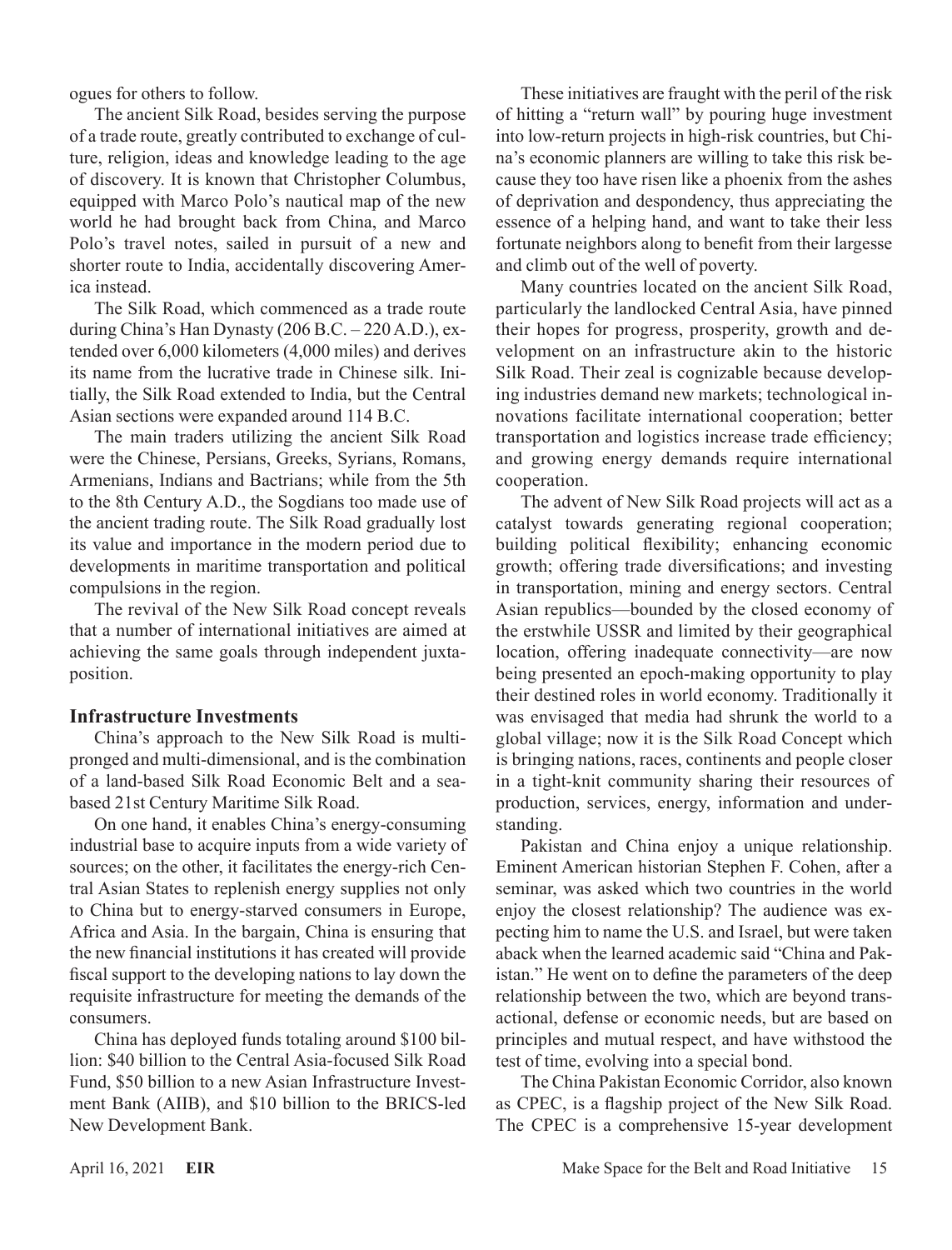project between Pakistan and China spanning 2015- 2030 that entails the linking of Pakistan's Gwadar Port to China's northwestern region of Xinjiang through highways, railways, oil and gas pipelines, and an optical fiber link.

The project was envisaged by the Chinese President Xi Jinping in 2013.

This scribe has a personal exposure to the New Silk Road mega-project. On the eve of President Xi Jinping's historic visit to Islamabad to launch the project, I was invited by the Chinese Foreign Office to lead a delegation of four Pakistani and three Sri Lankan senior analysts to receive in-depth briefings at Beijing and other locations.

China's Assistant Foreign Minister Liu Jianchao's briefing centered on sharing details of the visit in the realm of cooperation with both Pakistan and Sri Lanka. The Minister named at least 25 major projects, especially in the energy sector, capacity building, technology development, and communication infrastructure under the aegis of the CPEC being envisaged, planned and operated jointly by China and Pakistan as a pilot project of the New Silk Road.

## **New Silk Road in Pakistan**

The Economic Corridor covers the populated and major areas of Pakistan and comprises energy projects, transportation infrastructures and economic zones along it. The construction of these projects will promote the flow of goods, information, and other resources, including people. The Economic Corridor will usher more opportunities for cooperation, more projects in energy, trade and transportation infrastructure sections, providing more jobs opportunities to the people of both nations.

Besides the briefing, the visiting analysts were provided the opportunity to tour the organizations engaged in implementing the projects envisioned or investing in the enterprises; e.g. China Harbour Engineering Company, which has constructed the first phase of the Gwadar deep sea port; and the Dongfang Electric Corporation, responsible for successfully undertaking major assignments like the Ghazi Barotha Hydro Power Project and the Nandipur Hydro Power Plant, amongst numerous others.

The Export-Import Bank of China on the other hand is a serious investor, which has already provided \$3.6 billion support to Pakistan in terms of concessional loans and export service credits, and was poised to sign new framework agreements with institutions in Pakistan to invest billions of dollars in upcoming development projects in Pakistan, especially in the energy sector and the CPEC.

In terms of what the New Silk Road means for Pakistan, suffice to say that it has provided a unique opportunity for the uplift of Pakistan, especially its backward regions like Balochistan. Unfortunately, the detractors of China have manipulated some misguided Balochis that the mega-project would make no difference to their state of deprivation. Terror-mongers like the Pakistani Taliban and the Islamic State have been active in recruiting, training and arming insurgents to attack the Chinese Engineers as well as Pakistan's lawenforcing agencies.

Pakistan has created a special security force for ensuring the safety of the personnel, and the project and has not only managed to turn the tide of terrorism, but the New Silk Road project has started paying dividends, with the locals benefitting immensely with the installation of numerous development projects, schools, vocational training centers, health facilities and water purification projects.

The early harvest as well as the second phase projects have reached fruition. During the challenges faced due to COVID-19, not a single project either slowed down or was delayed, which is remarkable. Simultaneously, China launched "The Health Silk Road," to run parallel to the multiple overland Silk Road corridors and the Maritime Silk Road, in a graphic demonstration of soft power, offering COVID-19-related equipment and medical help, including COVAX to more than 100 nations.

The New Silk Road's most vocal critic so far has been India's Prime Minister Narendra Modi. Vehemently opposed to CPEC, which runs through a part of Kashmir claimed by India, he has called the route a "colonial enterprise" that threatens to strew "debt and broken communities in its wake."

In consonance with the terror attacks, propaganda campaigns have been launched to discredit the New Silk Road. China is being likened to the British East India Company, which had come to India in the 18th Century as traders and managed to conquer the whole sub-continent. Rumors are being spread that China is indulging in "debt-trap diplomacy" to saddle borrowing nations with enormous debt, so as to increase its leverage over them. The term "debt-trap diplomacy" was introduced by Indian academic Brahma Chellaney